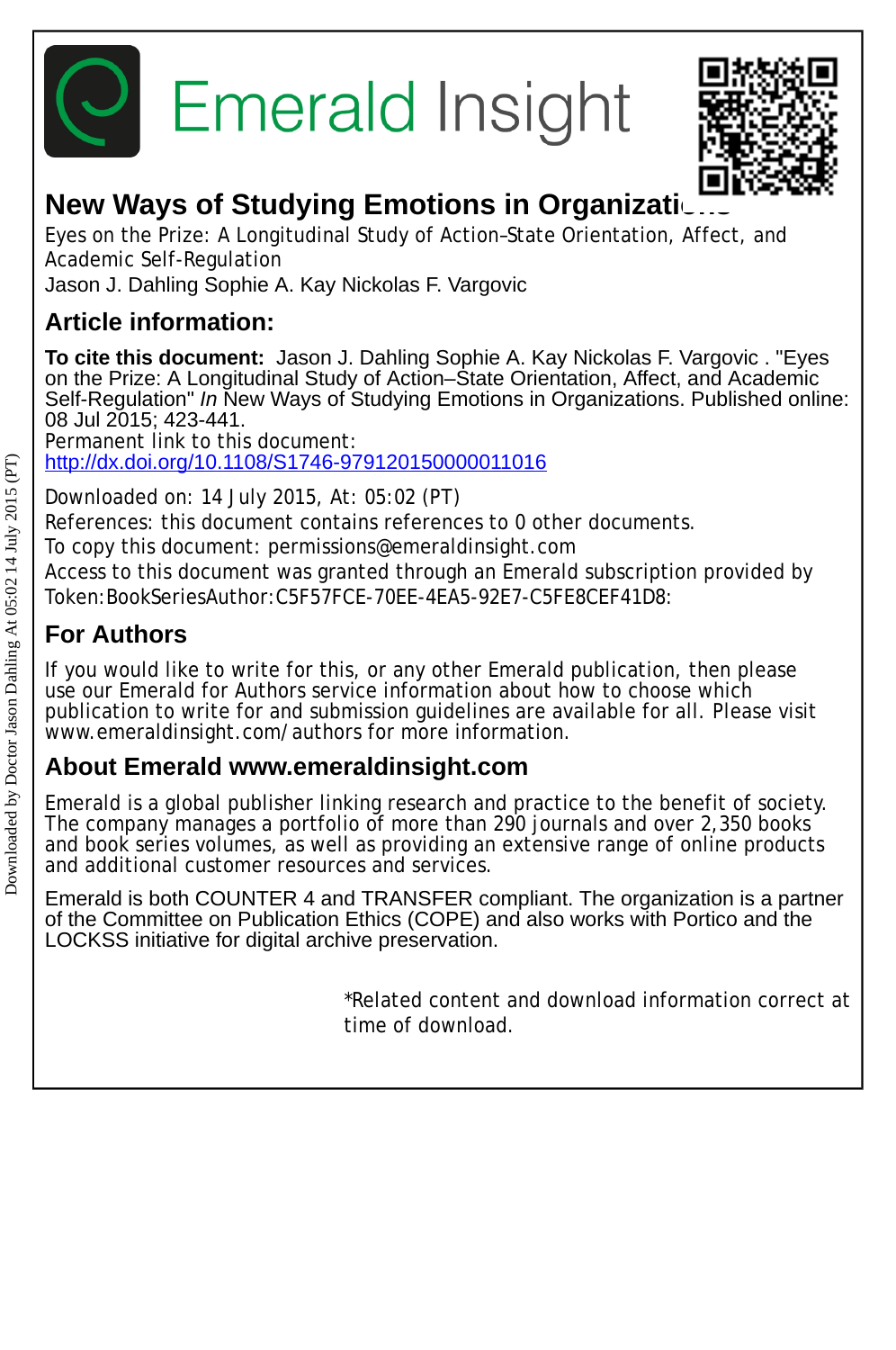# CHAPTER 15

# EYES ON THE PRIZE: A LONGITUDINAL STUDY OF ACTION-STATE ORIENTATION, AFFECT, AND ACADEMIC SELF-REGULATION

Jason J. Dahling, Sophie A. Kay and Nickolas F. Vargovic

# ABSTRACT

Action-state orientation (ASO) describes the ability to plan, initiate, and complete intended activities. Action-oriented individuals, compared to state-oriented, are better able to focus their efforts and therefore move toward goals. While [Kuhl \(1994\)](#page-19-0) posits that affect mediates the relationship between personality traits like ASO and successful selfregulation, ASO scholarship rarely examines the role of affect, and no ASO studies have examined self-regulation over time. We address these limitations by examining students' academic self-regulation over a semester. HLM analyses show that action- versus state-oriented people

New Ways of Studying Emotions in Organizations

Research on Emotion in Organizations, Volume 11, 423-441 Copyright  $\odot$  2015 by Emerald Group Publishing Limited All rights of reproduction in any form reserved

ISSN: 1746-9791/doi:[10.1108/S1746-979120150000011016](http://dx.doi.org/10.1108/S1746-979120150000011016)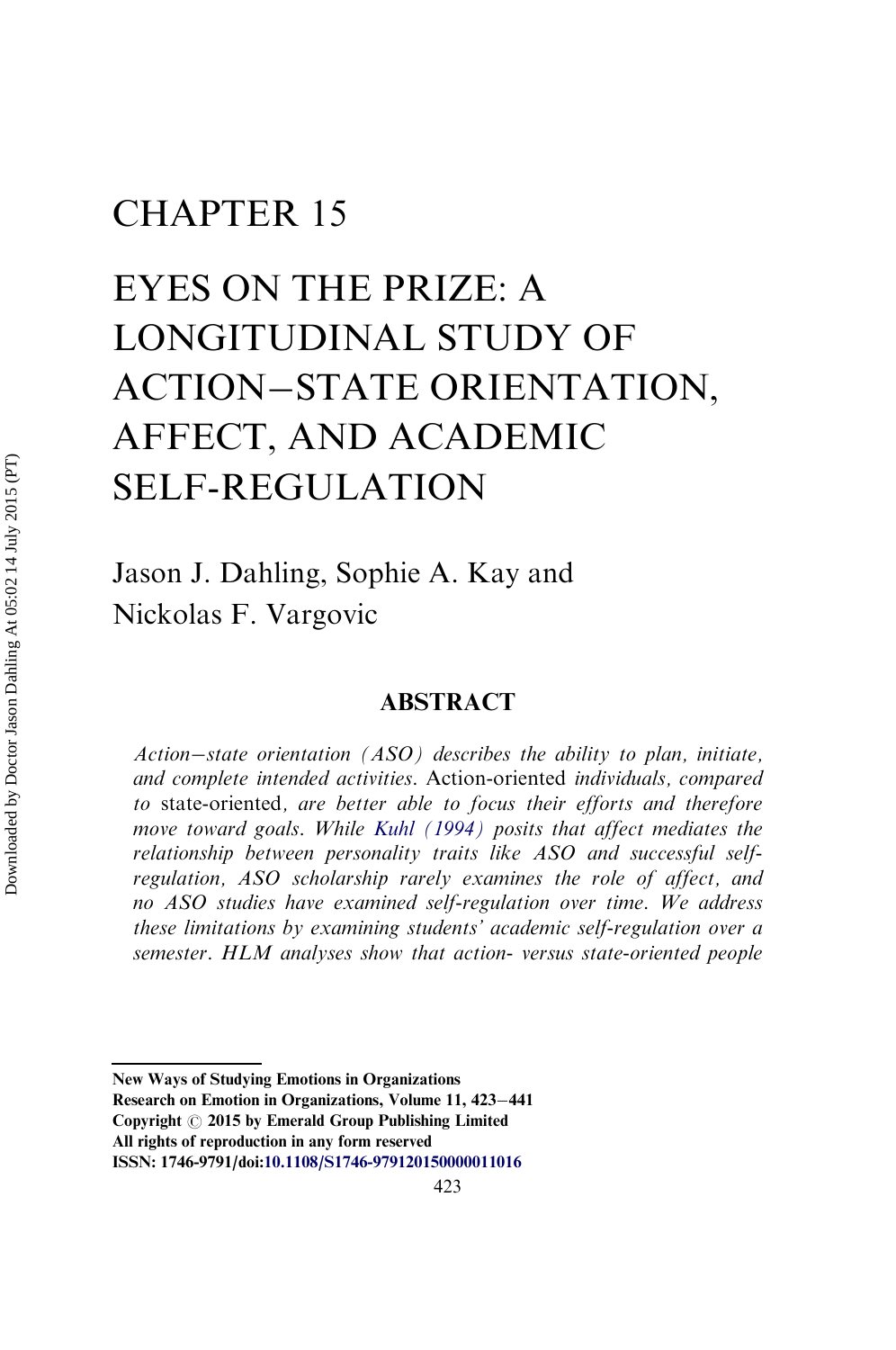exhibit better academic self-regulation as expected. However, we found no support for affect as a mediator.

Keywords: Student motivation; academic performance; state emotions; negative affect; personality

## INTRODUCTION

… Nothing [is] so fatiguing as the eternal hanging on of an uncompleted task. [—James \(1886/2012\)](#page-18-0)

Initiating action and sustaining a consistent, focused motivation to work is easier for some people than others. The individual difference of action versus state orientation (ASO) describes this ability to plan, initiate, and complete intended activities, and to effectively cope with demanding situations [\(Jostmann & Koole, 2010;](#page-18-0) Kuhl, 1984, 1994). Action-oriented individuals, compared to state-oriented individuals, quickly adjust to demanding situations and tend to be able to self-regulate optimally under high demands [\(Jostmann & Koole, 2010;](#page-18-0) [Kuhl, 1994\)](#page-19-0). Action-oriented people are better able to control their emotions and behaviors ([Koole & Fockenberg, 2011](#page-18-0); [Koole & Kuhl, 2007](#page-18-0); [Kuhl, 2000](#page-19-0)), which contributes to their success in organizational contexts. For example, research demonstrates that actionoriented employees receive better task performance ratings due to their ability to meet deadlines, persist with goals, and allocate resources appropriately ([Diefendorff, Hall, Lord, & Strean, 2000\)](#page-18-0).

ASO was originally described in the context of personality systems interactions (PSI) theory (Kuhl, 1994, 2000), which posits that the successful down-regulation of negative affect is a critical mediating process that enables behavioral self-regulation and successful goal pursuit. Specifically, action-oriented people are hypothesized to experience lower negative affect when confronted with self-regulatory challenges, which subsequently contributes to their perseverance in goal pursuit. However, despite some preliminary evidence that ASO is associated with better affect control (e.g., [Koole & Fockenberg, 2011](#page-18-0)), this mediated relationship that resides at the core of PSI theory has received surprisingly little empirical attention. Further, the vast majority of scholarship on ASO is cross-sectional in nature, and no studies to date have examined how ASO shapes self-regulation using longitudinal, repeated-measures designs. This is a critical limitation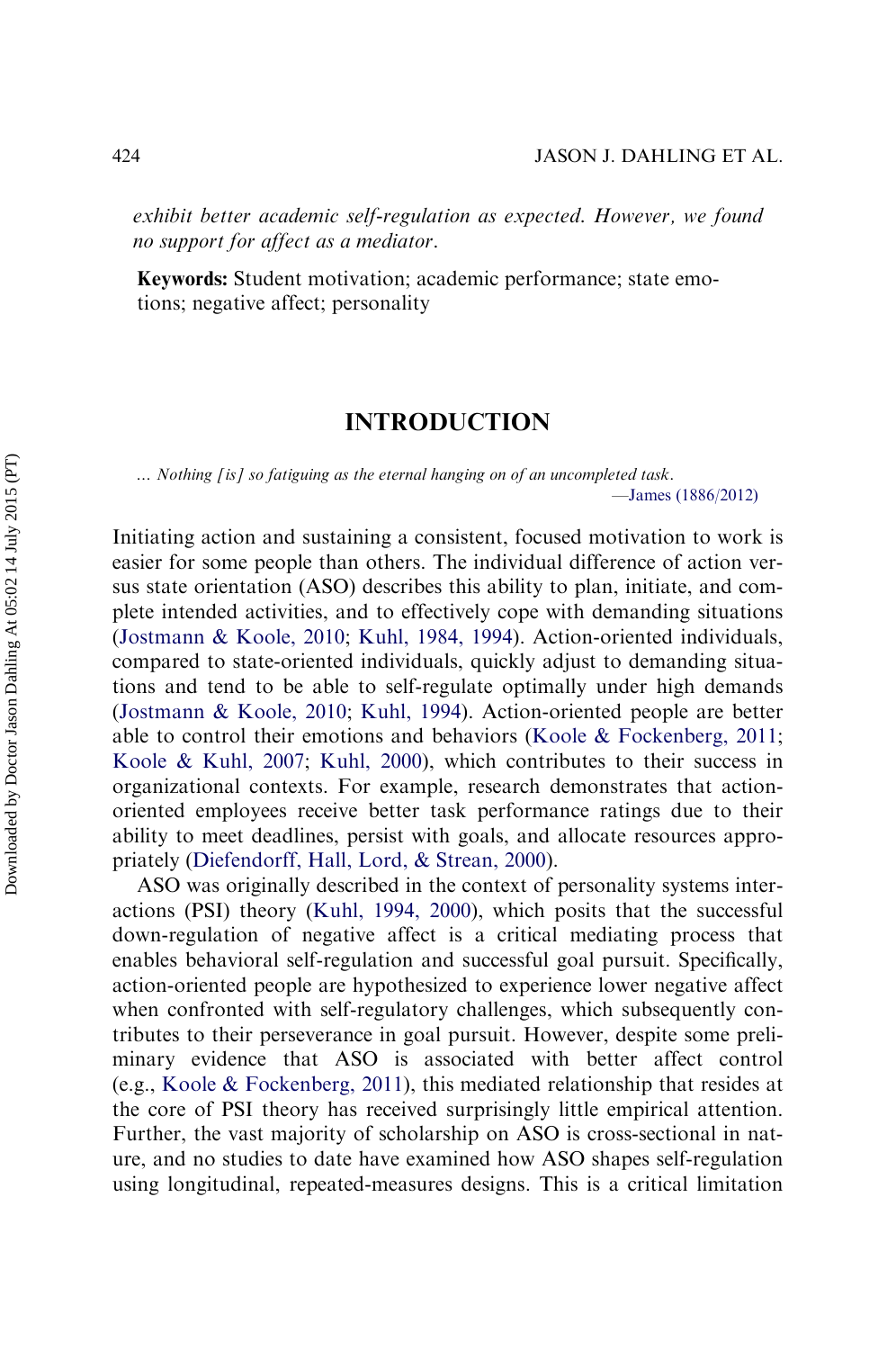<span id="page-3-0"></span>of the current literature; ASO specifically concerns one's ability to remain focused on tasks and self-regulate over time, and cross-sectional studies may not allow for a strong test of these effects.

The purpose of the present study is to begin to address these limitations by studying self-regulation in an academic context over the course of a complete semester. We employ experience-sampling methodology (ESM) [\(Beal & Weiss, 2003;](#page-18-0) [Csikszentmihalyi & Larson, 1987\)](#page-18-0) and hierarchical linear modeling (HLM) [\(Raudenbush & Bryk, 2002\)](#page-19-0) to test a model that examines how trait ASO affects weekly academic self-regulation throughout the semester. We further examine how trait and state negative affect mediate this relationship as posited by PSI theory (see Fig. 1). Our primary contributions are therefore to offer the first tests of (1) how ASO shapes self-regulation in a longitudinal context, and (2) how the experience of negative affect mediates this relationship, as predicted by [Kuhl's \(1994\)](#page-19-0) PSI theory. Globally, the present chapter therefore fits within this text by providing a new way of studying ASO and emotional experiences. Specifically, we examine how trait and state negative affect mediate the effect of an important, under-studied individual difference on self-regulation.

In the following sections, we begin by discussing the theoretical structure of action versus state orientation and its position in PSI theory. We then





Fig. 1. Conceptual Model Based on Person System Interaction Theory.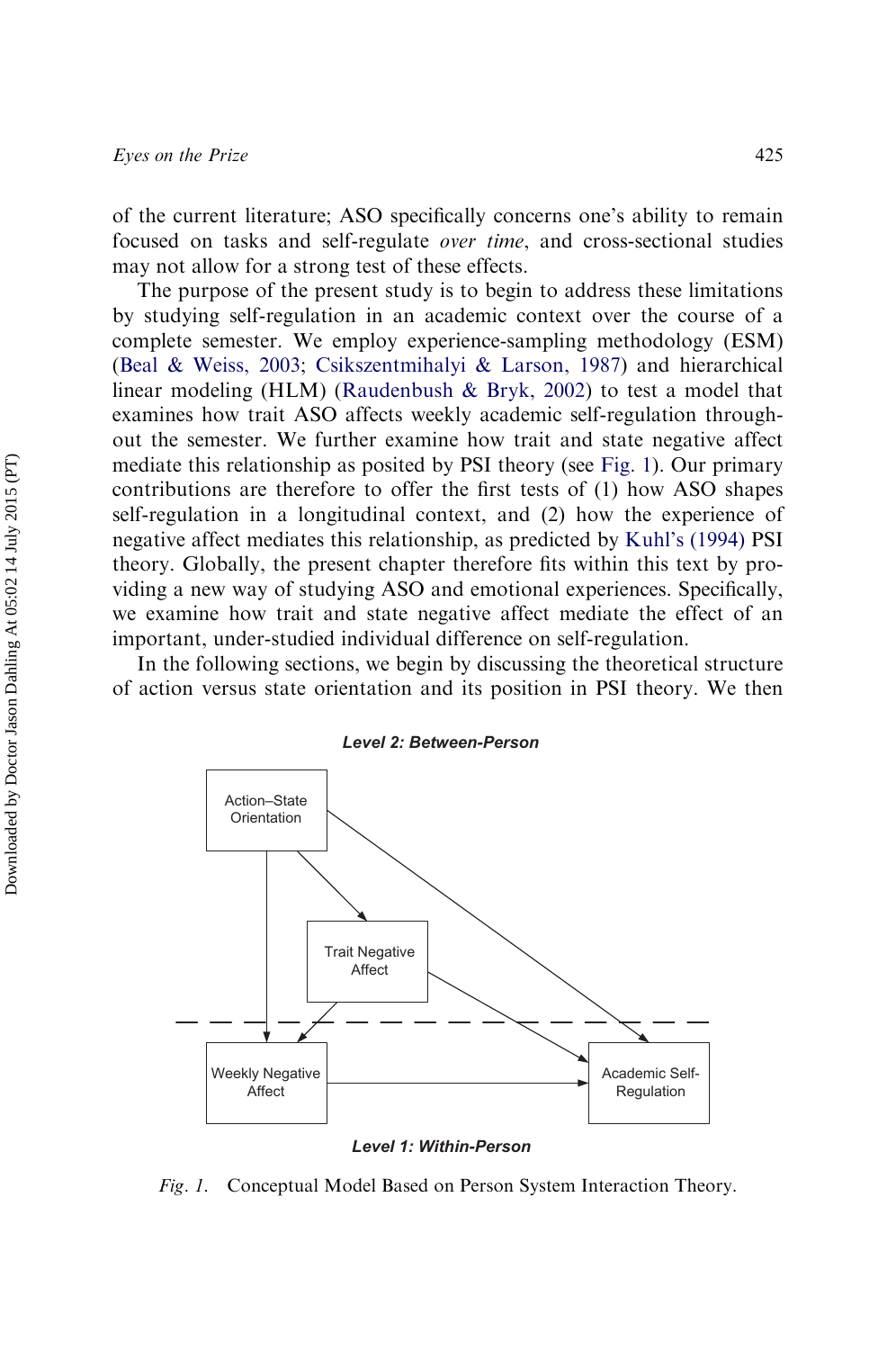provide a brief review of the empirical literature on ASO. Finally, we introduce the present study to empirically examine the relationships between ASO, state and trait negative affect, and academic self-regulation as illustrated in [Fig. 1.](#page-3-0)

### LITERATURE REVIEW

#### The Construct of Action–State Orientation

ASO refers to a person's ability to initiate and maintain intentions, including making timely decisions, avoiding procrastination, and handling multiple competing demands [\(Diefendorff et al., 2000](#page-18-0); [Jostmann &](#page-18-0) [Koole, 2010\)](#page-18-0). Research on ASO demonstrates that action-oriented individuals shield themselves better than state-oriented individuals against the psychological costs of high demands in cognition, affect, and behavior [\(Jostmann & Koole, 2010\)](#page-18-0). Individuals with strong action orientation are able to devote their cognitive resources to present tasks, which enable them to move toward goals. Meanwhile, those who are state-oriented tend to have ruminative thoughts about alternative goals or affective states, reducing their cognitive resources available to work toward goals [\(Diefendorff et al., 2000\)](#page-18-0).

ASO is a multidimensional construct that consists of three components: hesitation, preoccupation, and volatility ([Diefendorff et al., 2000;](#page-18-0) [Kuhl &](#page-19-0) [Beckman, 1994](#page-19-0)). Each of these components of ASO relates to different facets of the goal-striving process ([Jostmann & Koole, 2010](#page-18-0)). First, the hesitation dimension, with opposing poles of hesitation (state-oriented) versus initiative (action-oriented), refers to the degree of difficulty that individuals have initiating goal-directed activity. While action-oriented people are able to easily initiate work on tasks, state-oriented people lack the behavioral capacity to initiate action ([Diefendorff et al., 2000](#page-18-0); [Kuhl, 1994\)](#page-19-0). For example, a person with high hesitation might be expected to put off the beginning of an undesirable work task, which contributes to later difficulties when this procrastination results in insufficient time to finish his or her work.

Second, the *preoccupation* dimension contains opposing poles of preoccupation (state-oriented) versus disengagement (action-oriented). Individuals who are action-oriented on this dimension are able to disengage from thoughts of alternative goals or undesirable events that may interfere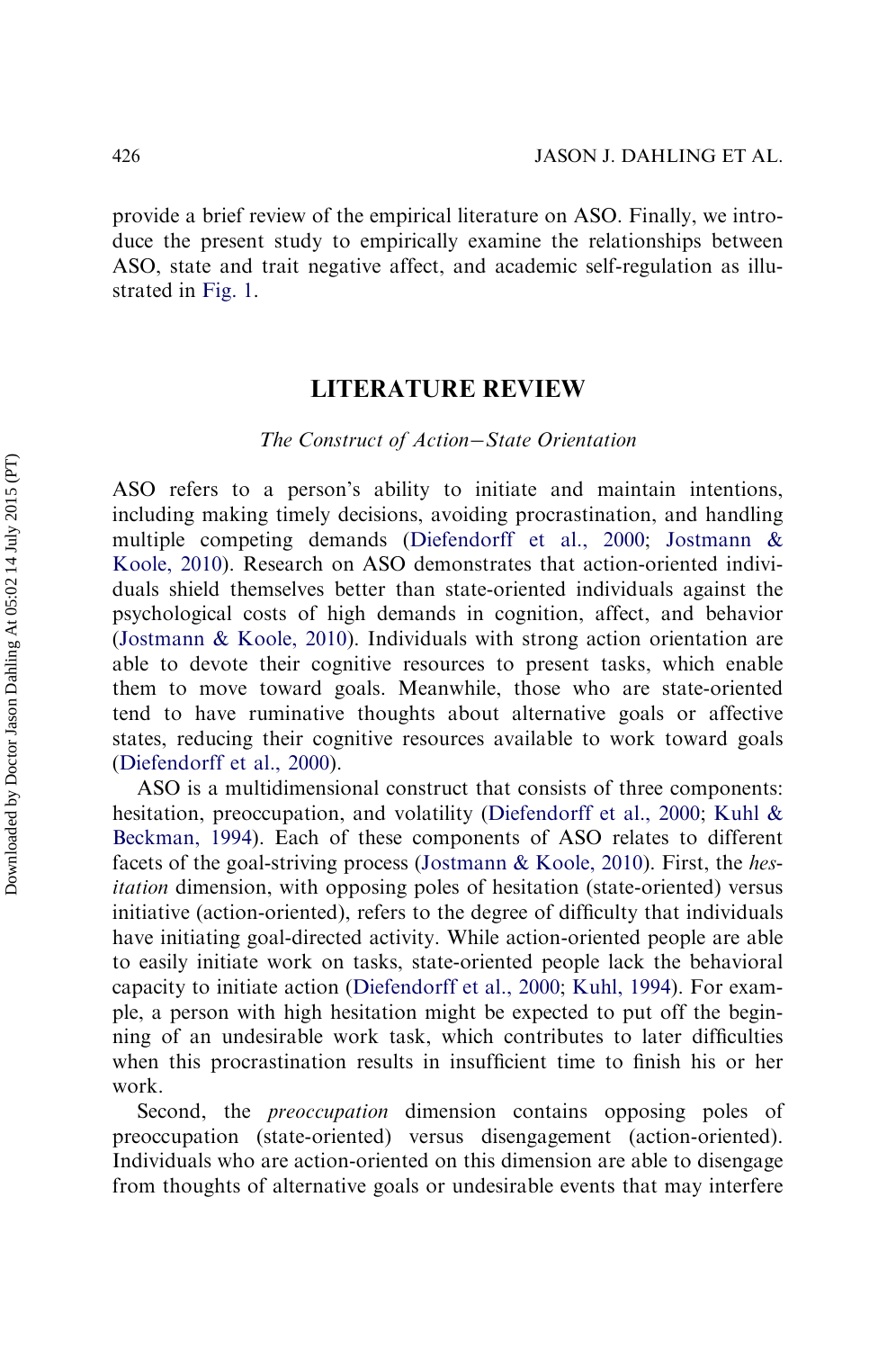with progress on the task at hand ([Diefendorff et al., 2000;](#page-18-0) [Kuhl, 1994](#page-19-0)). In contrast, those who are state-oriented on this dimension have impaired effectiveness due to their prolonged rumination regarding real or simulated, unpleasant experiences ([Diefendorff et al., 2000](#page-18-0)). For example, a person high in preoccupation might ruminate extensively on setbacks or mistakes experienced earlier in the goal-striving process, rather than focusing on the demands of the present and future that can still be controlled.

Finally, the *volatility* dimension contains opposing poles of volatility (state-oriented) versus persistence (action-oriented). This dimension refers to the ability to stay in the action-oriented mode when necessary. Individuals who are more action-oriented on this dimension effectively maintain focus on an intention until the task is complete, while stateoriented individuals are easily distracted and pulled off-task ([Diefendorff](#page-18-0) [et al., 2000;](#page-18-0) [Kuhl, 1994\)](#page-19-0). For example, a person high in volatility is likely to flit between a wide set of goals that are all halfway accomplished rather than picking a single goal and persevering with focus until it is finished.

#### Action Control in Personality Systems Interactions Theory

ASO was originally developed as part of Kuhl's action control theory (ACT) ([Jostmann & Koole, 2010;](#page-18-0) [Kuhl, 1984\)](#page-18-0), which was later incorporated in the broader PSI theory ([Kuhl, 2000\)](#page-19-0). The term action control relates to the psychological processes that lead to the formation and implementation (or disengagement) of intentions. ACT proposes that reactions under high demands depend on whether people are in a metastatic (changepromoting) or catastatic (change-preventing) regulatory mode ([Jostmann &](#page-18-0) [Koole, 2010\)](#page-18-0). With a metastatic mode of control, one has ability to facilitate the enactment of intentions and activate an action orientation. In contrast, with a catastatic mode of control, people operate with a state orientation ([Jostmann & Koole, 2010](#page-18-0); Kuhl, 1984, 1994). However, these shifts between catastatic and metastatic control are momentary changes; these state transitions should not be confused with the individual difference of ASO, which describes one's overall, trait propensity to be action versus state-oriented [\(Jostmann & Koole, 2010\)](#page-18-0).

ACT is a sub-set of Kuhl's broader PSI theory [\(Kuhl, 2000;](#page-19-0) [Kuhl &](#page-19-0) [Koole, 2004](#page-19-0)). PSI theory assumes that a hierarchy of regulatory systems mediates the relationship between motivation and personality, and therefore volitional action depends on the interplay between these regulatory functions ([Koole, Kuhl, Jostmann, & Vohs, 2005](#page-18-0); [Kuhl, Kazen, & Koole,](#page-19-0)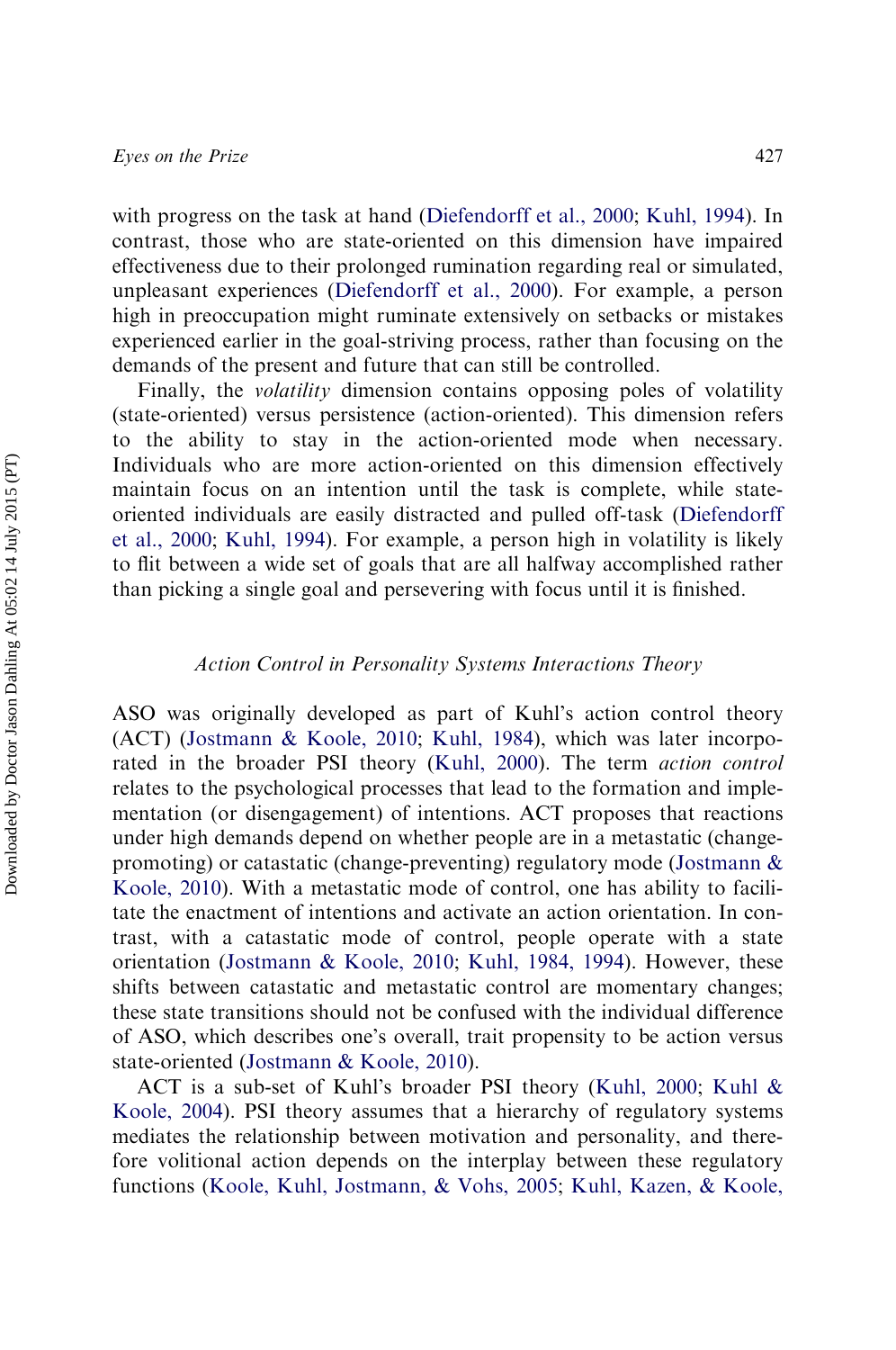[2006\)](#page-19-0). More simply, this theory attempts to explain how emotions and personality interact to affect cognition and behavior. According to PSI theory, the coordination process of goal enactment depends on affect. Specifically, being able to down-regulate negative affect allows for on-demand shifting and balance between intuitive, automatic self-regulation, and effortful, controlled self-regulation. Affect regulation thus plays a vital role in the volitional regulation of behavior through the lens of PSI theory ([Koole et al.,](#page-18-0) [2005;](#page-18-0) [Kuhl et al., 2006\)](#page-19-0).

The trait of ASO is important within PSI theory because it explains how people tend to cope with their initial affective responses ([Koole &](#page-18-0) [Jostmann, 2004](#page-18-0)). Under stressful conditions, action-oriented individuals engage in implicit down-regulation of negative affect. If successful, these individuals will exhibit better moods and facilitated self-regulation. Yet under the same stressful conditions, state-oriented individuals will either refrain from affect regulation or engage in relatively ineffective forms of affect regulation. This tendency leads to persistent negative affect, rumination, and inhibited self-regulation among the state-oriented. Consequently, the differences in action- versus state-oriented people may be most exacerbated under stressful conditions when extreme negative affect would be expected to occur (Koole & Jostmann, 2004). Thus, based on PSI theory, it is likely that the relationship between ASO and goal progress is mediated by affective experiences; action-oriented people are better able to selfregulate their behaviors because they are able to effectively down-regulate their experiences of negative affect and focus on the task at hand.

#### Empirical Studies of Action–State Orientation

Although much has been written about PSI theory, there has been considerably less empirical research on ASO since its development. The lack of empirical research on this topic is partly attributable to measurement difficulties. [Kuhl \(1985\)](#page-19-0) created the first self-report measure of ASO, the Action Control Scale (ACS), which was later revised by Kuhl and Beckmann (1994). [Diefendorff et al. \(2000\)](#page-18-0) examined the factor structure and construct validity of the revised 1994 scale and found it lacking; consequently, they further modified the ACS measure beyond the edits made by Kuhl and Beckmann (1994). Most subsequent research on ASO uses the [Diefendorff et al. \(2000\)](#page-18-0) version of the ACS.

Although ASO seems conceptually similar to other personality traits, several studies have shown that ASO is empirically distinct from traits like rumination, dispositional affect, goal orientation, self-efficacy, and attentional focus [\(Diefendorff, 2004;](#page-18-0) [Diefendorff et al., 2000;](#page-18-0) [Kuhl, 1994\)](#page-19-0).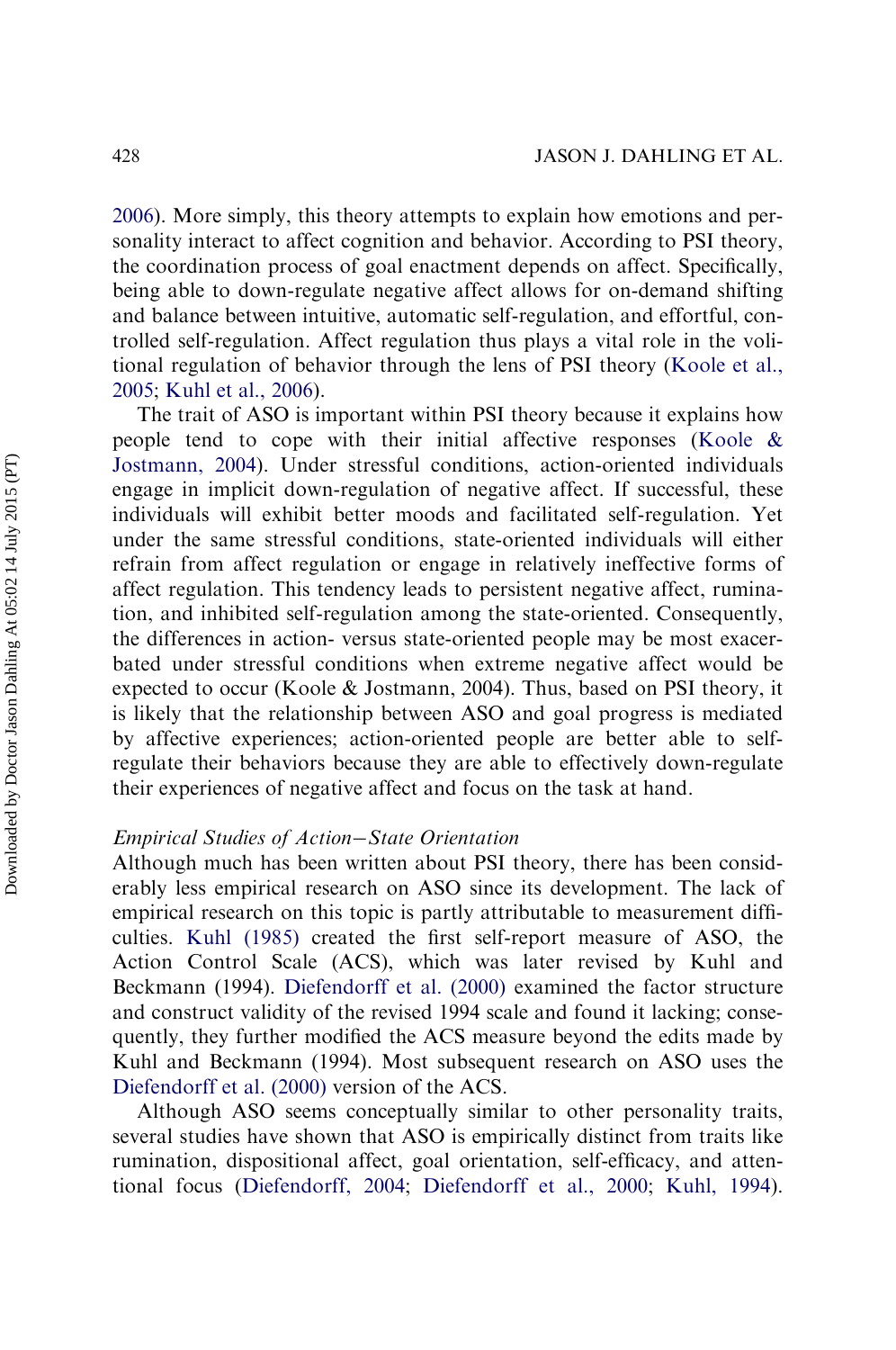Further, ASO predicts many important outcomes. For example, in the workplace, action orientation is positively related to work attitudes and supervisor ratings of job performance ([Diefendorff et al., 2000\)](#page-18-0), and negatively related to job search intentions ([Van Hooft, Born, Taris, Van der](#page-19-0) [Flier, & Blonk, 2005\)](#page-19-0). The hesitation dimension of ASO in particular is predictive of self-management at work, although job satisfaction and job involvement appear to moderate this relationship ([Diefendorff, Richard, &](#page-18-0) [Gosserand, 2006](#page-18-0)). Specifically, individuals low in hesitation performed better when routineness, satisfaction, or involvement was low when compared to those high in hesitation. ASO has received less attention in academic contexts, but one study found that the hesitation and volatility subscales of ASO related to academic effort ([Jaramillo & Spector, 2004\)](#page-18-0). In the decision-making literature, ASO predicts choices after a missed attractive opportunity ([Van Putten, Zeelenberg, & Van Dijk, 2009\)](#page-19-0) and the tendency to hold on to failing projects after experiencing a loss in money, effort, or time [\(Van Putten, Zeelenberg, & Van Dijk, 2010\)](#page-19-0). Action-oriented individuals also demonstrate better cognitive control than state-oriented individuals under highly demanding conditions ([Jostmann &](#page-18-0) [Koole, 2007](#page-18-0)).

Despite the theorized role of affect in PSI theory, much has been left unexplored regarding ASO and affect. Of the small body of research that has empirically investigated this connection, some studies have found that action-oriented individuals are faster at regulating emotions. For example, action-oriented participants were found to be more efficient at downregulating implicit negative affect compared to state-oriented people [\(Koole & Fockenberg, 2011](#page-18-0)). Similarly, another study found stateoriented individuals to have longer latencies in intention initiation under low-positive affect conditions compared to action-oriented individuals [\(Krazen, Kaschel, & Kuhl, 2008](#page-18-0)). ASO also relates to recognizing positive emotion, as action-oriented individuals were quicker in detecting happy faces among angry crowds ([Koole & Jostmann, 2004\)](#page-18-0). While studies like these have begun to investigate the direct interplay between ASO and affect, none have examined the indirect effect of ASO on behavioral self-regulation via affective states. Further, no studies have examined the relationship between ASO, affect, and behavioral self-regulation longitudinally. This is an important oversight because of the within-person variance that can appear over time in studies of affective experiences and goal pursuit. Put simply, we know very little about how ASO relates to emotional experiences and self-regulation over time, especially in people's natural environments.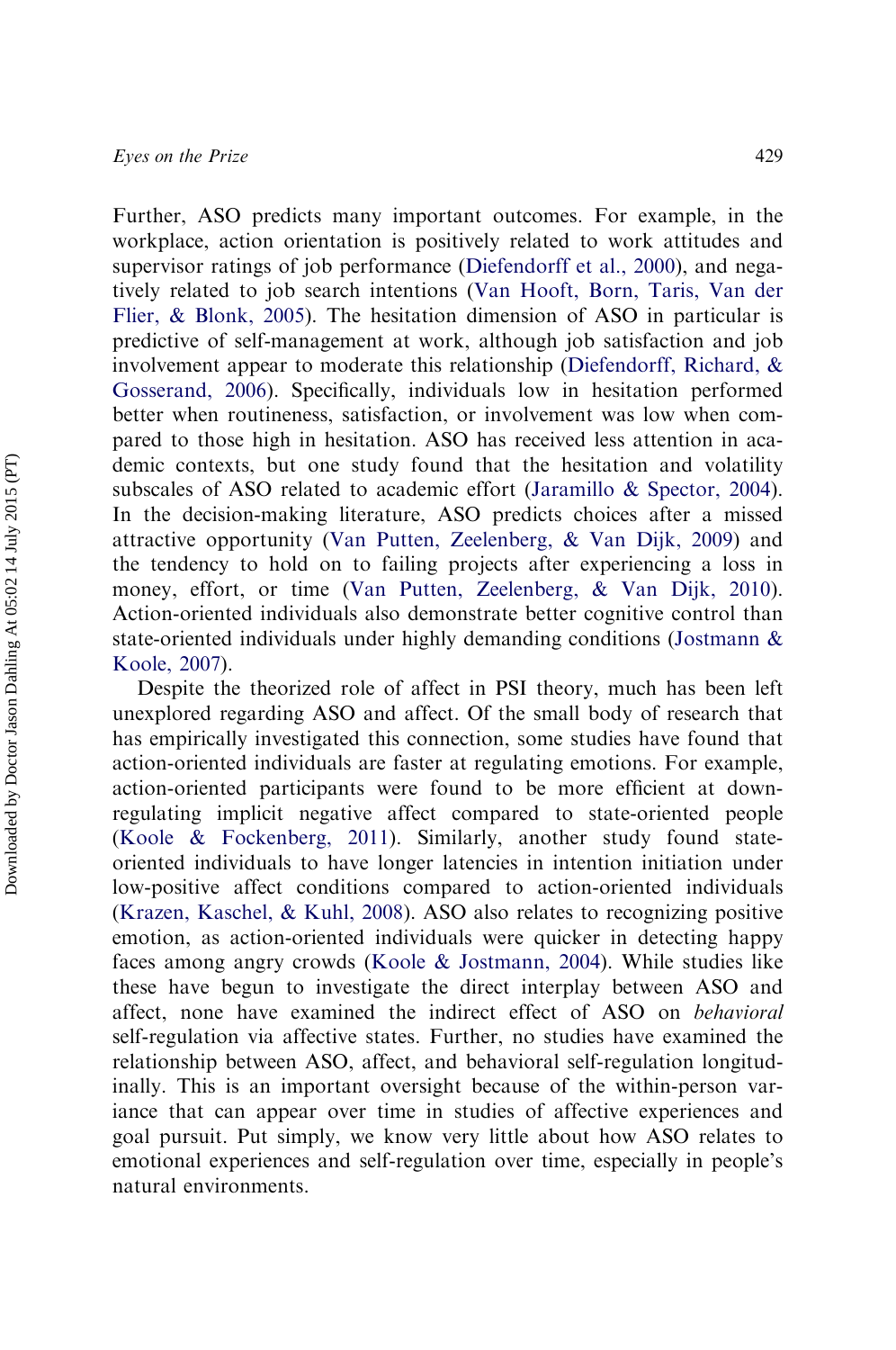## THE PRESENT STUDY

The present study aims to broaden our understanding of ASO and its effects on individuals over time. To this end, we studied a sample of students enrolled in an Organizational Psychology course in fall 2013. Student participants completed a baseline survey of individual differences, including trait ASO and trait negative affect, during the first week of classes (level 2; between-person measurements). For each subsequent week, they responded to a survey to report on weekly affective experiences and academic self-regulation pertaining to the course (level 1; withinperson measurements). Academic self-regulation in this context was operationalized as the participant's estimation of the percentage of assigned reading and work for the course that he or she had successfully completed. We selected this criterion because weekly assignments are very concrete, clearly communicated goals that would be common to all students participating in the study, and the frequent measurements would allow the participants to recall with high accuracy their very recent productivity ([Beal &](#page-18-0) [Weiss, 2003](#page-18-0)). This process repeated each week for 14 weeks until the semester ended.

Consistent with ACT, we first expect that individuals with higher action versus state orientation will exhibit better within-person academic selfregulation. ACT posits that people with greater trait action orientation will more frequently operate in a metastatic self-regulatory mode, which should improve behavioral self-regulation ([Jostmann & Koole, 2010\)](#page-18-0). Consequently, we hypothesize a cross-level direct effect of trait ASO (level 2) on weekly academic self-regulation (level 1).

Hypothesis 1. Trait action orientation (level 2) is positively related to students' weekly self-regulation (level 1).

As noted previously, ACT is a more specific theory that is nested within the broader PSI theory. A central proposition of PSI theory is that the down-regulation of negative affect is critical to successful behavioral selfregulation ([Koole et al., 2005;](#page-18-0) [Kuhl et al., 2006\)](#page-19-0). Action orientation enables behavioral self-regulation because action-oriented people are more able to down-regulate their negative affect, which allows them to initiate goaldirected action, disengage from bothersome rumination, and avoid distracting alternative behaviors [\(Diefendorff et al., 2000;](#page-18-0) [Kuhl, 1994\)](#page-19-0). Thus, the theory implies that ASO has a positive, indirect effect on behavioral selfregulation because action orientation reduces negative affect that would otherwise reduce self-regulatory success.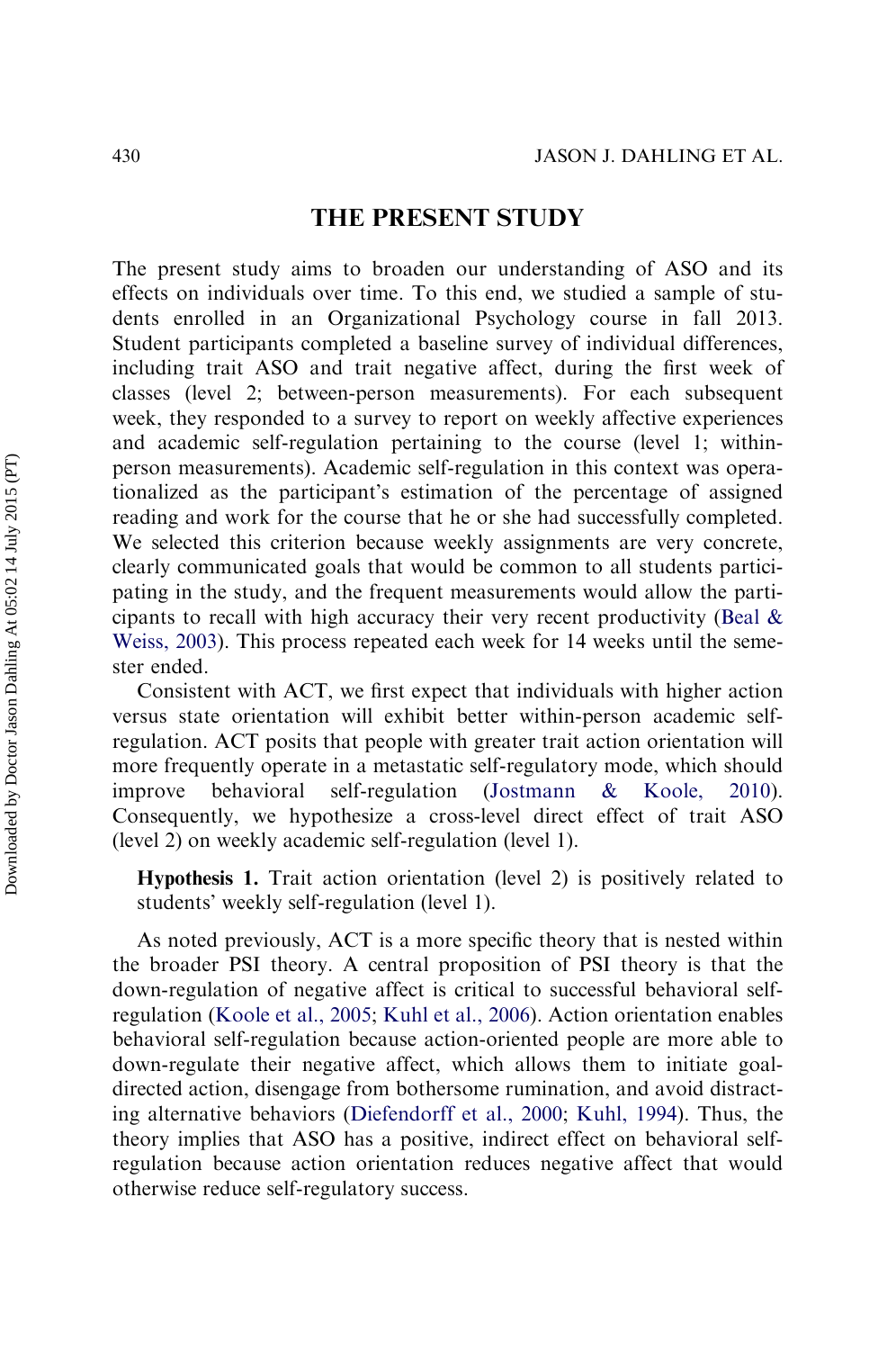Based on PSI theory, we examine this mediated relationship at two levels of analysis, as shown in [Fig. 1:](#page-3-0) overall trait negative affectivity measured as a between-person difference (i.e., a level-2 mediator, yielding a 2-2-1 pattern of mediation; [Zhang, Zyphur, & Preacher, 2009](#page-19-0)) versus weekly state negative affectivity measured within-person (i.e., a level-1 mediator, yielding a 2-1-1 pattern of mediation; [Zhang et al., 2009](#page-19-0)). We expect that action orientation should be negatively related to both trait and state negative affectivity given the propositions of PSI theory. Trait and state negative affectivity, in turn, should be negatively related to academic self-regulation, yielding positive indirect effects.

Hypothesis 2. The relationship between action orientation (level 2) and academic self-regulation (level 1) will be mediated by trait negative affectivity (level 2), yielding a positive indirect effect.

Hypothesis 3. The relationship between action orientation (level 2) and academic self-regulation (level 1) will be mediated by state negative affectivity (level 1), yielding a positive indirect effect.

## METHOD

#### Participants and Procedure

Participants were 41 students enrolled in an Organizational Psychology course taught in fall 2013 at a small, competitive college in the Mid-Atlantic region of the United States. The participants voluntarily opted into the study, which was one of a variety of means of earning extra credit that was offered by the course instructor, who is the first author. Participants completed a baseline survey online during the first week of classes containing the level-2, between-person measurements of individual differences (ASO and trait negative affect). Each week, the participants were sent a follow-up online survey on Friday afternoon to measure the level-1, within-person measurements of state variables (weekly state affect and academic self-regulation). Responses to the weekly survey were timestamped and due by Sunday afternoon; any late responses that fell in the following week were discarded. Because the first author was the course instructor, data collection for the weekly surveys concerning academic selfregulation was managed by the third author, a student collaborator and peer of the participants. The first author did not have access to this data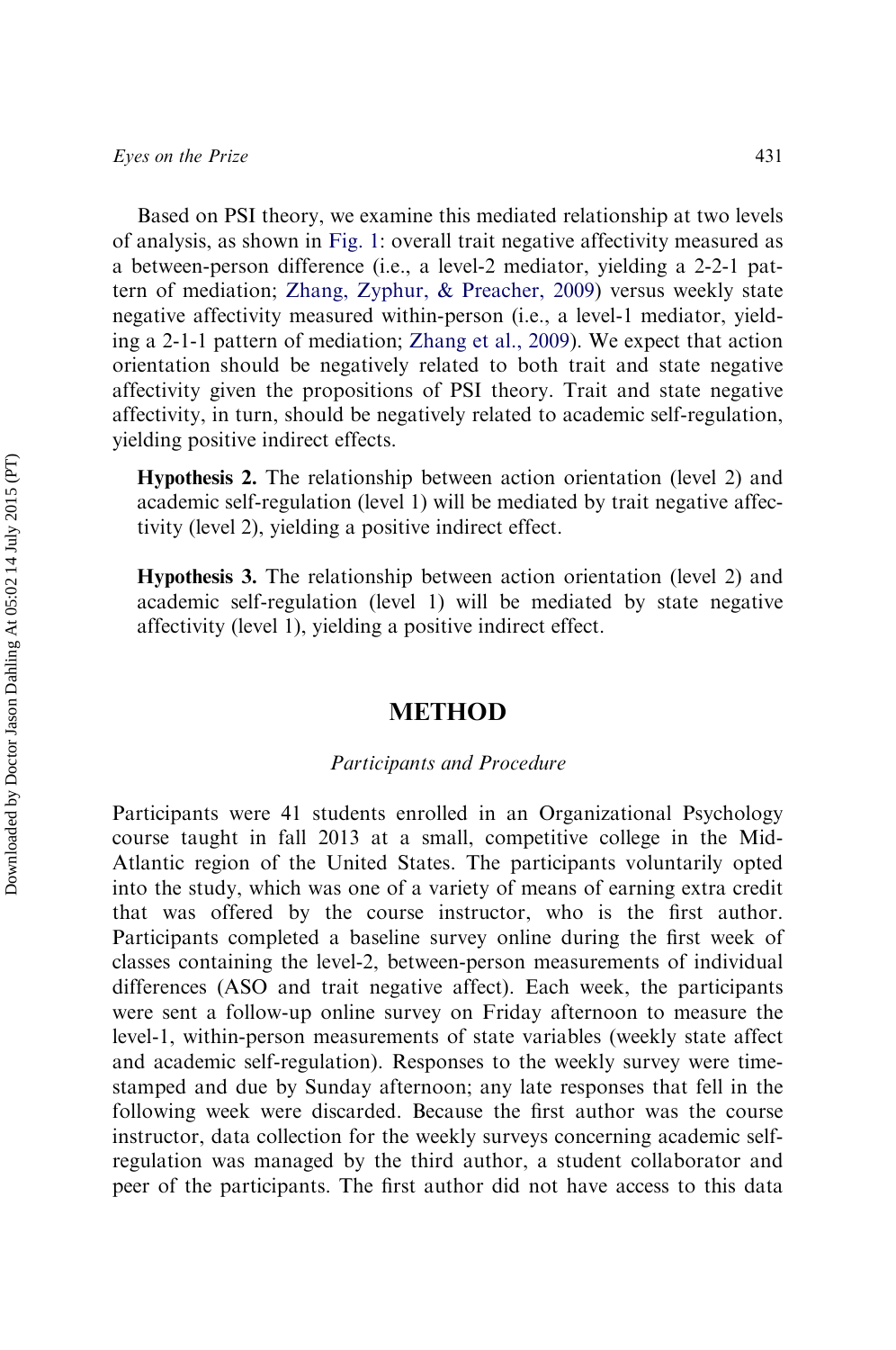until final grades had been submitted. This procedure was transparently explained to the student participants at the beginning of data collection to ensure that they felt safe when honestly reporting poor academic selfregulation. Further, the instructions for the weekly survey reminded participants of this data collection strategy.

Ultimately, two participants dropped out of the study after withdrawing from the course early in the semester. The remaining 39 respondents could provide a maximum of 546 measurements of the level-1 variables over 14 weeks. At the end of the semester, we found that all participants had provided between 10 and 14 weekly responses for a total of 531 measurements (i.e., 97.3% of the maximum possible total).

The final sample reported a mean age of 19.6 years  $(SD = 0.99)$  and was 66.7% female. With respect to class rank, the sample consisted of 15.4% freshmen, 38.5% sophomores, 28.2% juniors, and 17.9% seniors. Psychology majors accounted for the majority of the sample (64.1%) and participants reported a mean GPA of 3.42 ( $SD = 0.38$ ). Participants' final grades in the focal course ranged  $76-97\%$ .

#### Measures

Action–State Orientation (level 2). The individual difference of ASO was measured using the revised ACS ([Diefendorff et al., 2000](#page-18-0)). This 22-item measure consists of question stems followed by two response options: one action-oriented, and one state-oriented. The presentation order of the options is randomized across questions. A sample item reads, "When I know I must finish something soon …" with response options of "… I have to push myself to get started" (state-oriented) or "… I find it easy to get it done and over with" (action-oriented). The scale is scored such that higher scores indicate a greater *state* orientation, which reflects greater selfregulatory dysfunction. Diefendorff and colleagues have reported extensive validity evidence for this revised measure [\(Diefendorff, 2004;](#page-18-0) Diefendorff et al., 2000, 2006). We found that  $\alpha = .71$  for the overall scale, and that  $\alpha =$ .72 for the volatility subscale, .75 for the hesitation subscale, and .71 for the preoccupation subscale.

Trait Negative Affectivity (level 2). We measured trait negative affect with the 10 adjective items from the Positive and Negative Affect Scale (PANAS) [\(Watson, Clark, & Tellegen, 1988\)](#page-19-0). We asked respondents to indicate the way that they generally tend to feel across situations to capture an overall trait measurement. Sample items include "upset" and "distressed," and responses are made on a five-point scale where  $1 =$  "strongly"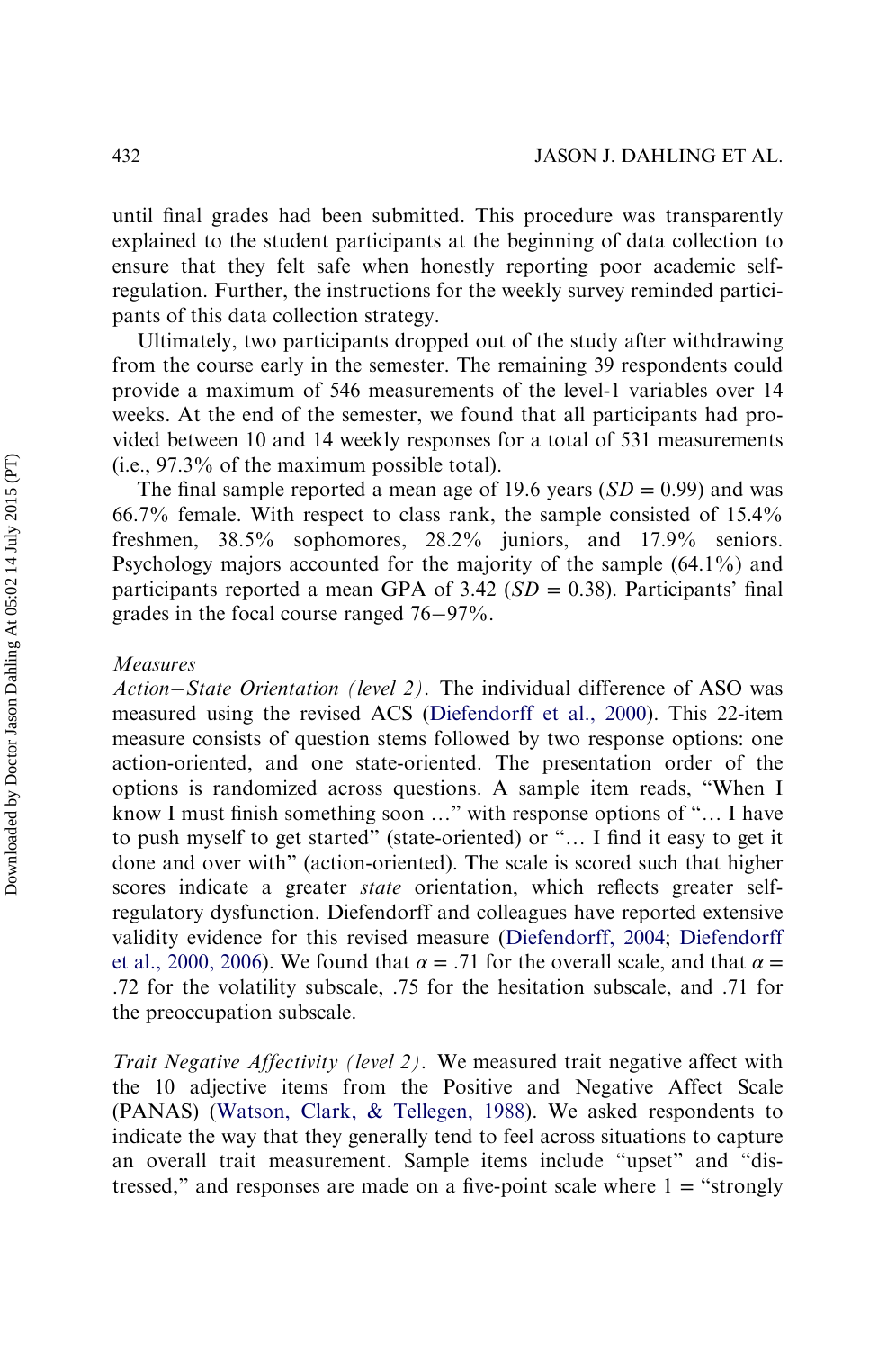disagree" to  $5 =$  "strongly agree." Higher scores indicate greater trait negative affectivity. The PANAS is the most widely-used measure of dispositional affectivity, and it has consistently demonstrated strong psychometric properties across hundreds of published studies ([Tuccitto, Giacobbi, &](#page-19-0) [Leite, 2010\)](#page-19-0). We found that  $\alpha = .84$  in this study.

State Negative Affectivity (level 1). Following typical practice (e.g., [Beal &](#page-18-0) [Weiss, 2003](#page-18-0)), we utilized shorter measurements for our within-person, level-1 measurements. Shorter measures are necessary in repeated-measures studies to minimize participant fatigue and to ensure attentiveness when completing the same measurements many times throughout the study (i.e., 14 times in this study). Accordingly, we measured state negative affect with a shortened, five-item measure made of items from the PANAS (i.e., afraid, nervous, upset, ashamed, hostile). However, we modified the instructions to ask participants to respond only with respect to their feelings during the last week. Responses are made on a five-point scale where  $1 =$  "strongly disagree" and  $5 =$  "strongly agree." Higher scores indicate greater weekly negative affectivity. We found that  $\alpha = .79$  in this study.

Academic Self-Regulation (level 1). As noted previously, we operationalized academic self-regulation as the percentage of the weekly assigned work that the student had completed in the focal course. Responses were made on a slider scale from  $0\%$  to  $100\%$ . Responses ranged along the entire response scale from 0% to 100% ( $M = 90.1\%$ ,  $SD = 19.62\%$ ).

### RESULTS

#### Preliminary Analyses

[Table 1](#page-12-0) reports correlations and descriptive statistics for level-2, betweenperson variables. As shown in the table, some interesting and unexpected relationships emerged between the variables. First, we found that ASO was unrelated to trait negative affect  $(r = .24, p = .14)$ , although the relationship trended in the expected direction. Second, although the subscales of ASO (preoccupation, hesitation, and volatility) were unrelated to the final course grade, we observed that overall GPA was related to preoccupation and hesitation. Although hesitation was negatively related to GPA, preoccupation curiously exhibited a positive relationship ( $r = .42$ ,  $p < .05$ ). Hesitation-related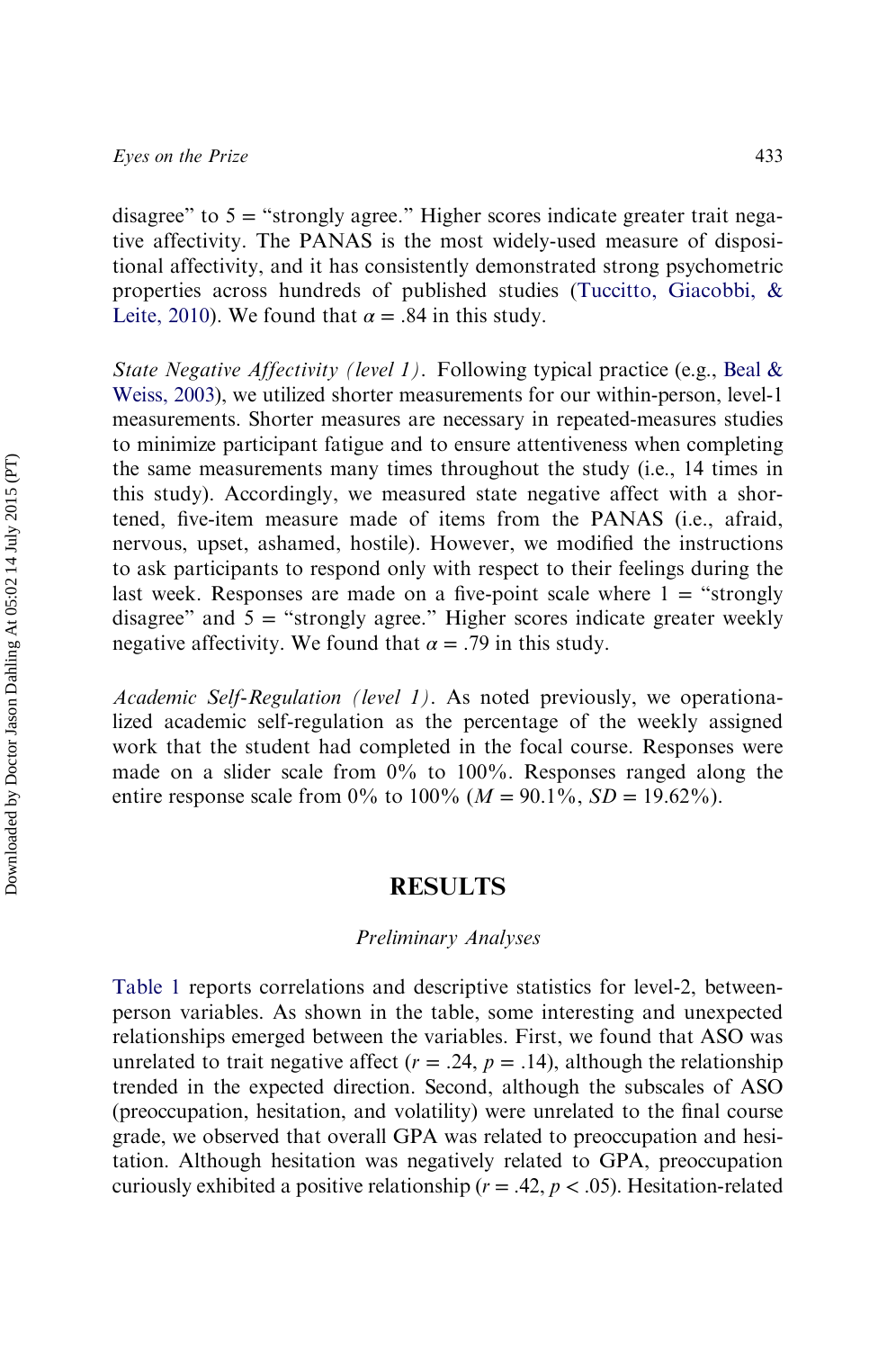<span id="page-12-0"></span>

|                           | M                              | SD                             |        | 2       |         | 4       |         | 6      |         | 8   | 9 |
|---------------------------|--------------------------------|--------------------------------|--------|---------|---------|---------|---------|--------|---------|-----|---|
| 1. Gender                 |                                |                                |        |         |         |         |         |        |         |     |   |
| 2. Final grade            | 90.02                          | 5.01                           | $-.18$ |         |         |         |         |        |         |     |   |
| 3. Academic rank          | $\qquad \qquad \longleftarrow$ | $\qquad \qquad \longleftarrow$ | $-.09$ | $-.30$  |         |         |         |        |         |     |   |
| 4. Overall GPA            | 3.42                           | 0.38                           | $-.01$ | $.69**$ | $-.09$  |         |         |        |         |     |   |
| 5. Overall ASO            | 8.56                           | 3.68                           | $-.19$ | $-.08$  | $-.07$  | $-.07$  |         |        |         |     |   |
| 6. Preoccupation subscale | 4.44                           | 2.02                           | $-.15$ | .25     | $-.38*$ | $.42*$  | $.46**$ |        |         |     |   |
| 7. Hesitation subscale    | 2.97                           | 2.31                           | $-.13$ | $-.23$  | .12     | $-.39*$ | $.73**$ | $-.14$ |         |     |   |
| 8. Volatility subscale    | 1.15                           | 1.51                           | $-.07$ | $-.19$  | .15     | $-.17$  | $.69**$ | .00    | $.45**$ |     |   |
| 9. Negative affect        | 2.37                           | 0.63                           | $-.20$ | $-.16$  | $-.08$  | $-.41*$ | .24     | .00    | .21     | .27 |   |

**Table 1.** Correlations and Descriptive Statistics for Level-2, between-Person Variables.

*Note:* Gender is code such that  $1 =$  male,  $2 =$  female.

\*\*p < .01; \*p < .05.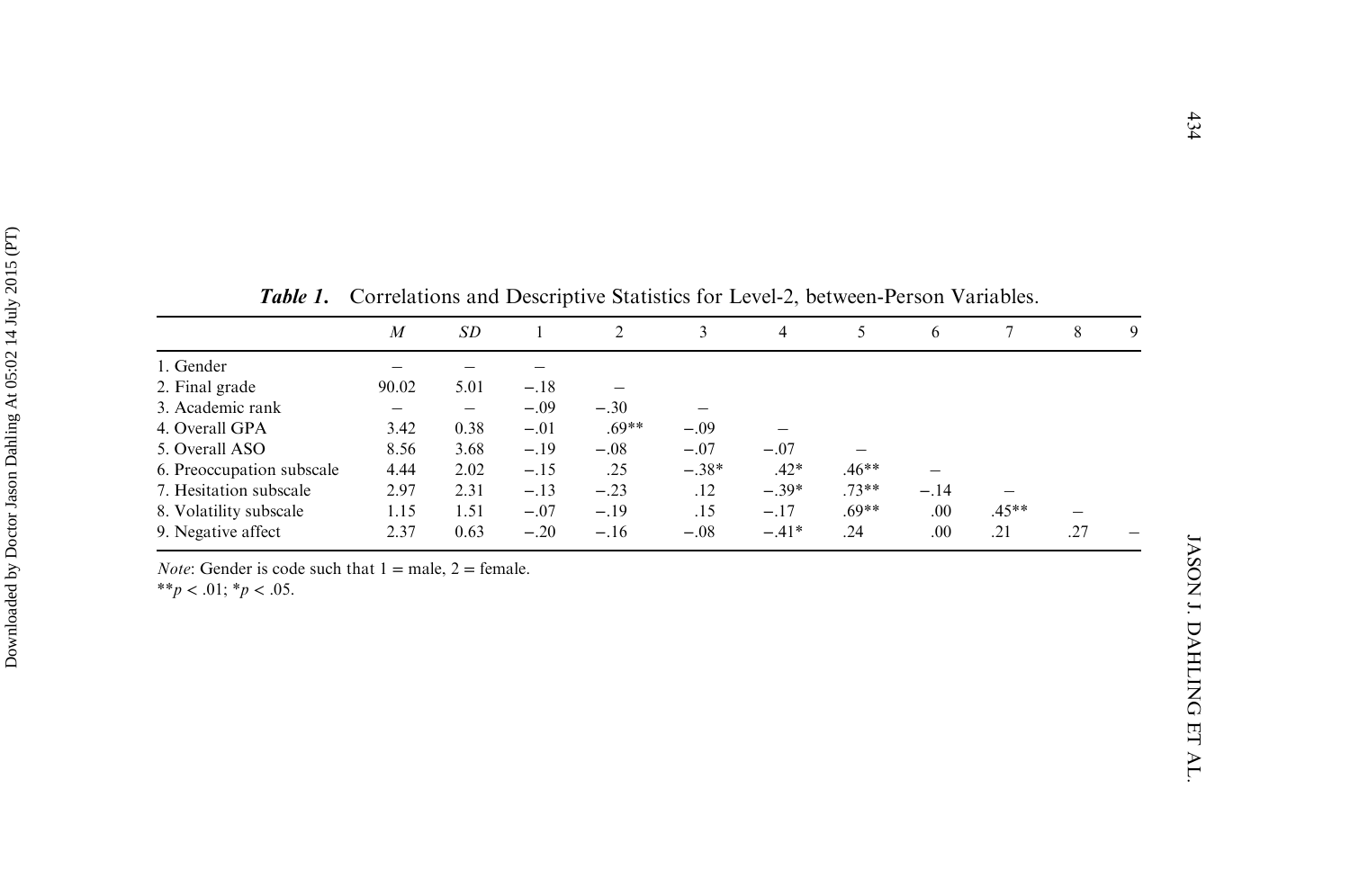inability to initiate work is seemingly detrimental to overall academic performance, but preoccupied rumination seems to facilitate academic performance.

#### Tests of Hypotheses

Because we collected multilevel data with weekly responses nested within individual students, we tested our hypotheses using HLM ([Raudenbush &](#page-19-0) [Bryk, 2002](#page-19-0)). We began by running an unconditional, intercept-only model to evaluate the variability in the level-1 academic self-regulation criterion with an intraclass correlation. Results indicated that 71.68% of the variability in student academic self-regulation was within-person, whereas the remaining 28.32% of variability was between-person (i.e., variability due to individual differences). Thus, there is a substantial amount of variability in academic self-regulation both between and within people that justifies the use of a multilevel analysis strategy.

Our model in [Fig. 1](#page-3-0) specifies that ASO will have a direct, positive crosslevel effect on academic self-regulation (Hypothesis 1). This effect will also be mediated by trait negative affect (Hypothesis 2) and state negative affect (Hypothesis 3). We also included in our model a monotonically increasing variable that represented the week of the semester in which each response occurred. This variable allowed us to model the effect of time on academic self-regulation ([Beal & Weiss, 2003](#page-18-0)), which is important given that  $(1)$  a few participants missed the occasional week of data collection, and (2) academic self-regulation might be expected to naturally fluctuate over the course of a long semester. We conducted a random-coefficient regression model [\(Raudenbush & Bryk, 2002\)](#page-19-0) in which the level-1 variable of time (i.e., week of the semester) predicted academic self-regulation. Results indicated that time was negatively related to academic self-regulation ( $\gamma_{10}$  =  $-0.75$ ,  $p < .01$ ), indicating that participants completed less of the assigned work per week as the semester progressed, presumably due to overload and fatigue. Consequently, we retained this control variable in all analyses that follow.

We proceeded through a series of analyses in HLM to test our hypotheses. [Fig. 1](#page-3-0) and our mediation hypotheses imply that we have two dependent variables: state negative affectivity and academic self-regulation. First, we built on the unconditional model to test a slopes-and-interceptsas-outcomes model of academic self-regulation, which adds level-1 variables (week of semester, state negative affect) and level-2 variables (ASO, trait negative affect) as predictors of academic self-regulation. All level-2 predictors were grand-mean centered, and all level-1 predictors were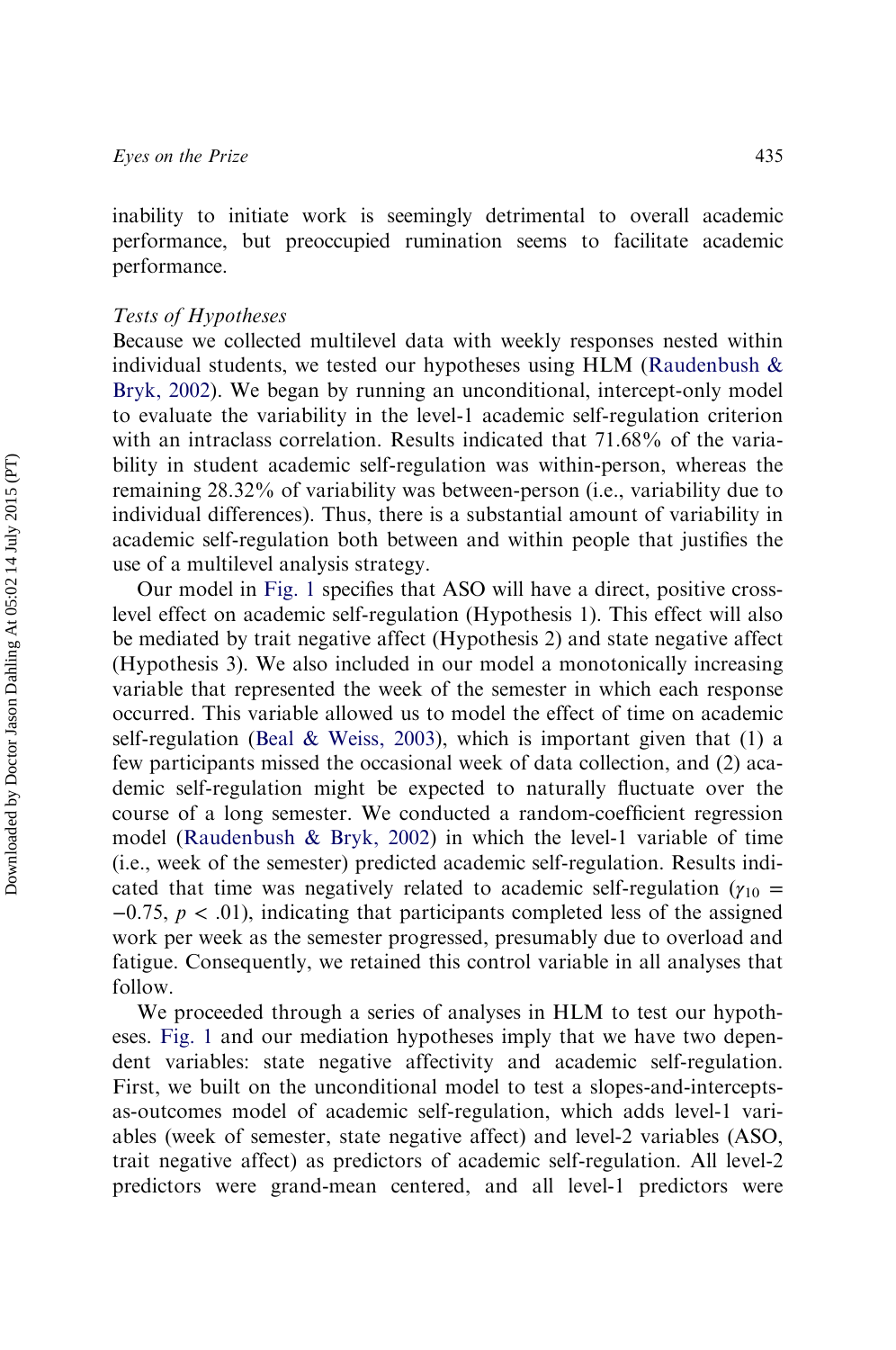group-mean centered as recommended by [Enders and Tofighi \(2007\).](#page-18-0) This model tests the cross-level effect of ASO on academic self-regulation (Hypothesis 1). It also tests the direct effects of trait and state negative affect on academic self-regulation, which are prerequisites for these variables to mediate the relationship between ASO and academic selfregulation (Hypotheses 2 and 3).

The results of this analysis are shown in Table 2. As reported in this table, ASO had a significant, negative cross-level effect on academic selfregulation in support of Hypothesis 1 ( $\gamma_{02} = -1.09$ ,  $p < .05$ ); as state orientation increased, average academic self-regulation over the course of the semester decreased. The control variable, time of the semester, retained a significant negative effect on academic self-regulation at level 1 as well, but neither trait nor state negative affectivity had significant effects on academic self-regulation. Because the negative affectivity mediator variables were unrelated to the criterion variable, Hypotheses 2 and 3 concerning mediation could not be supported.

We then followed the same procedures to test a slopes-and-intercepts-asoutcomes model of state negative affect, which adds the level-1 control variable (week of semester) and level-2 variables (ASO, trait negative affect) as predictors of state negative affect. As shown in [Table 3](#page-15-0), none of these variables were significant predictors of state negative affectivity, contrary to our expectations in Hypotheses 2 and 3. As a further supplemental test, we re-ran these analyses using the subscales of the ASO measure (i.e., preoccupation, hesitation, and volatility), but found no further support for any dimensions predicting state negative affectivity.

| Predictor Variable                        | b       | SE   |           |  |
|-------------------------------------------|---------|------|-----------|--|
| For intercept 1, $\beta_0$                |         |      |           |  |
| Intercept 2, $\gamma_{00}$                | 90.01   | 1.69 | 53.20***  |  |
| Trait negative affectivity, $\gamma_{01}$ | 1.61    | 1.96 | 0.82      |  |
| Action-state orientation, $\gamma_{02}$   | $-1.09$ | 0.44 | $-2.49*$  |  |
| For week of semester (control), $\beta_1$ |         |      |           |  |
| Intercept 2, $\gamma_{10}$                | $-0.71$ | 0.26 | $-2.76**$ |  |
| For state negative affectivity, $\beta_2$ |         |      |           |  |
| Intercept 2, $\gamma_{20}$                | 0.54    | 1.49 | 0.36      |  |

Table 2. Slopes and Intercepts as Outcomes Model for Academic Self-Regulation.

Note: Robust standard errors reported.

 $*_{p} < .05; **_{p} < .01; **_{p} < .001$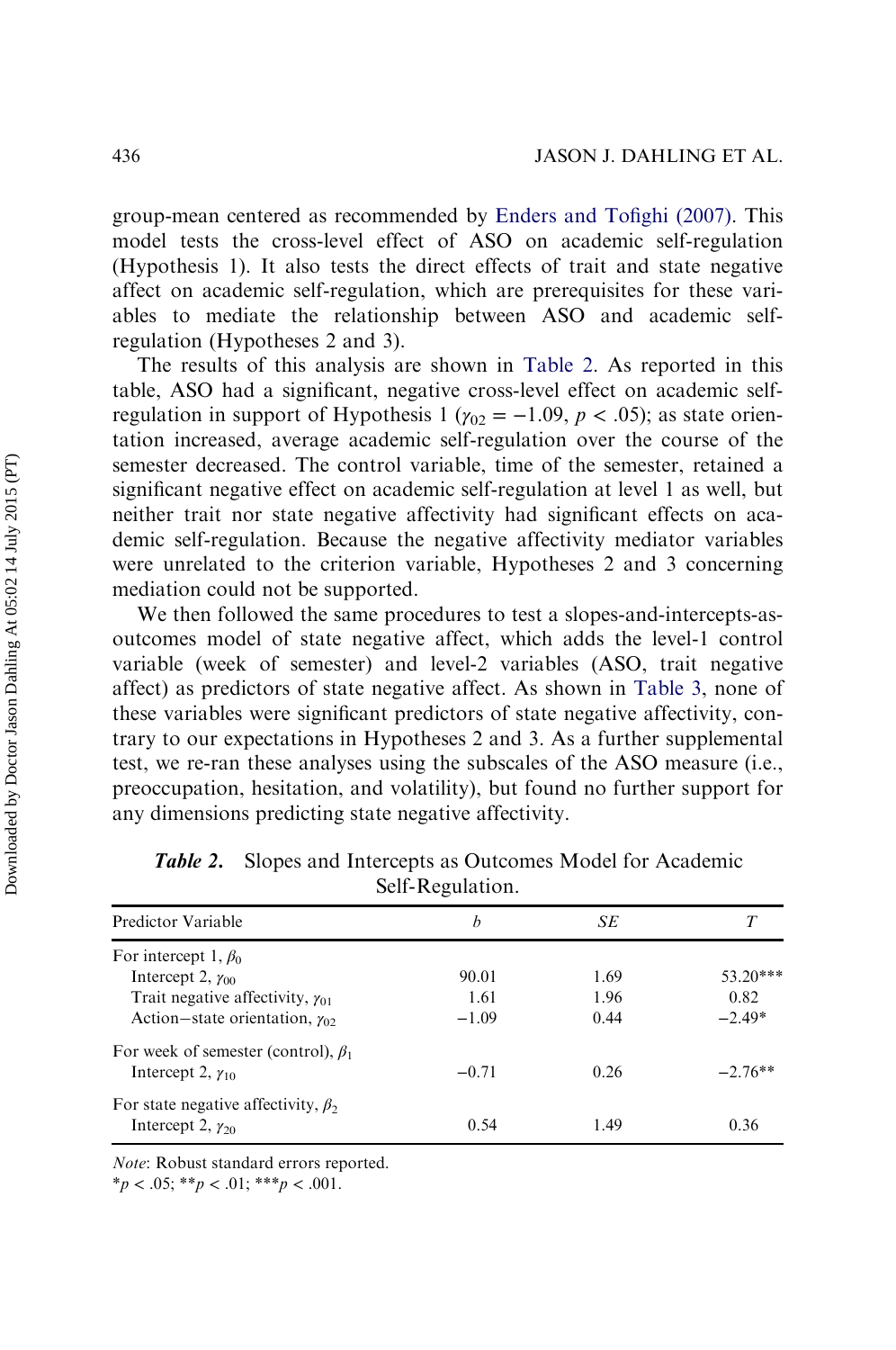| Predictor Variable                        | b    | SE   |          |  |  |  |
|-------------------------------------------|------|------|----------|--|--|--|
| For intercept 1, $\beta_0$                |      |      |          |  |  |  |
| Intercept 2, $\gamma_{00}$                | 1.74 | 0.07 | 25.58*** |  |  |  |
| Trait negative affectivity, $\gamma_{01}$ | 0.09 | 0.13 | 0.72     |  |  |  |
| Action-state orientation, $\gamma_{02}$   | 0.02 | 0.02 | 0.76     |  |  |  |
| For week of semester (control), $\beta_1$ |      |      |          |  |  |  |
| Intercept 2, $\gamma_{10}$                | 0.00 | 0.01 | $-0.02$  |  |  |  |

<span id="page-15-0"></span>**Table 3.** Slopes and Intercepts as Outcomes Model for State Negative Affectivity.

Note: Robust standard errors reported.

\*\*\* $p < .001$ .

# DISCUSSION

PSI theory states that ASO and affect are important determinants of behavioral self-regulation, but no empirical research to date has examined their effects with a repeated-measures longitudinal design. The present study hypothesized that individuals higher in action orientation would exhibit better academic self-regulation over the course of a semester, and that trait and state negative affect would mediate this effect. The results of this study demonstrate that ASO does predict students' average academic self-regulation, with actionoriented people completing a greater percentage of their assigned work throughout the semester. This finding is consistent with ACT ([Jostmann &](#page-18-0) [Koole, 2010;](#page-18-0) [Kuhl, 1984](#page-18-0)) and demonstrates in a naturalistic setting how individuals who are chronically able to adopt a metastatic self-regulatory mode exhibit better behavioral control. This is an important finding, as no previous research has studied the benefits of action orientation over time.

However, we found no support for the proposed mediating mechanism of negative affect. PSI theory states that action-oriented people exhibit better behavioral control because they down-regulate negative affect, which results in greater ability to exercise self-regulation [\(Koole et al., 2005](#page-18-0); [Kuhl](#page-19-0) [et al., 2006\)](#page-19-0). Contrary to the theory, our results indicate that ASO was unrelated to either state or trait levels of negative affect, and that state and trait negative affect were unrelated to academic self-regulation. The observed direct effect of ASO on academic self-regulation occurred independently of negative affect. Consequently, our mediation hypotheses were unsupported.

Why did we find little support for the effects of negative affectivity? Several possibilities are evident. For example, the effects of ASO on affect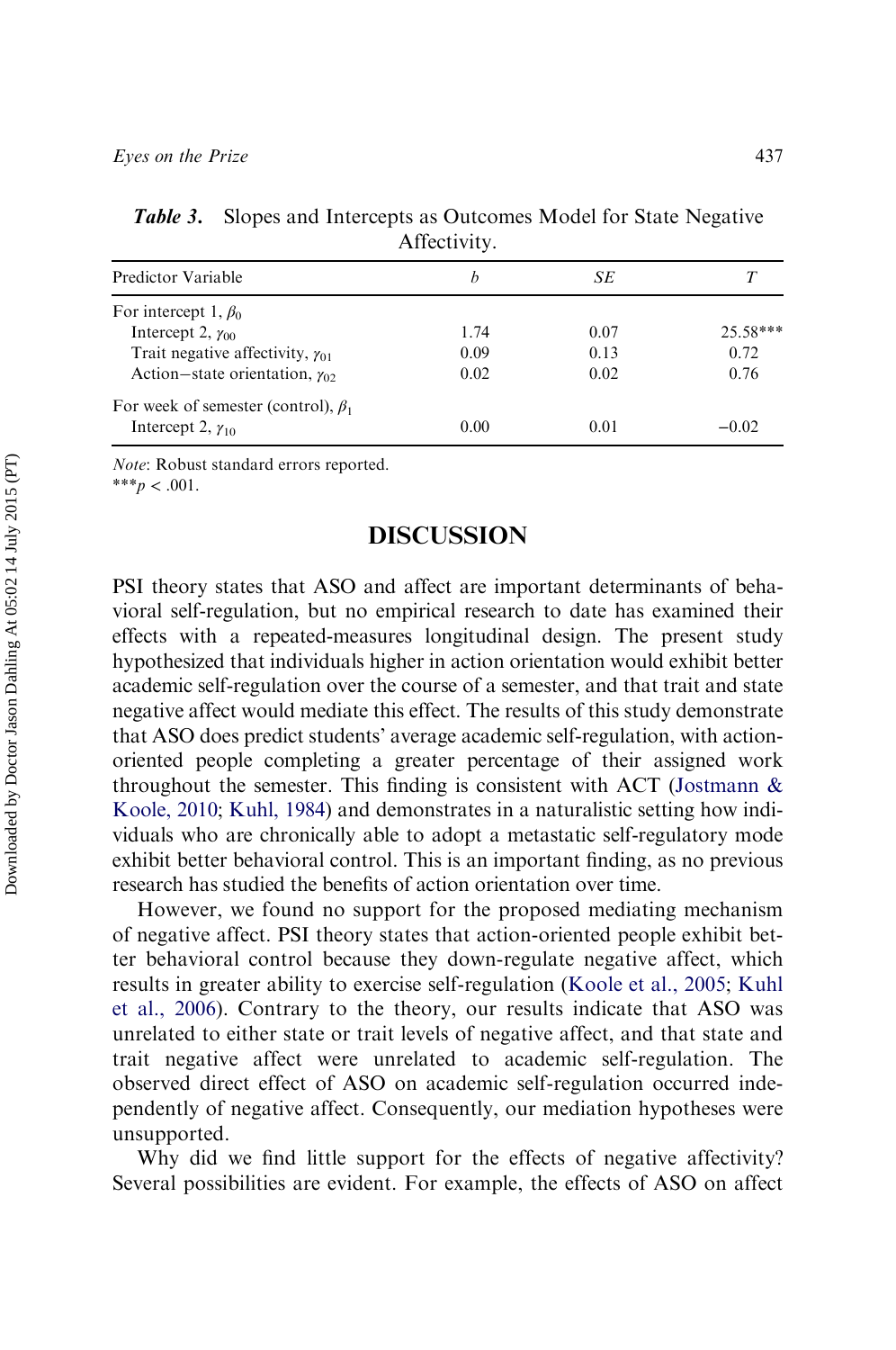regulation may be evident only in severely stressful situations (Koole & Jostmann, 2004). Stressful situations elicit higher levels of negative affect, and the benefits of action orientation in controlling this negative affect may be most observable in these extreme conditions. Everyday academic life for students may not elicit such strong negative emotional reactions that would allow us to observe an effect of ASO on weekly state negative affectivity. Alternatively, our small sample size at level 2 ( $N = 39$ ) may have left us under-powered to detect a cross-level effect of trait negative affectivity on weekly academic self-regulation, although we note that we had a large within-person sample size  $(N = 531)$  for detecting any possible level-1 effects of state negative affectivity on academic self-regulation.

#### Future Research Directions and Limitations

Our findings point to the need for much more research to examine ASO with longitudinal designs and in naturalistic settings using methodological approaches like ESM [\(Beal & Weiss, 2003\)](#page-18-0). Only a small body of research has examined the effects of ASO in the workplace (e.g., [Diefendorff et al.,](#page-18-0) [2000\)](#page-18-0), despite the importance of everyday self-regulation to successful job performance. The effects of ASO are likely to be especially strong in work contexts, where decisions involve high stakes (which might prompt extensive hesitation and preoccupation about choices) and where multiple work goals are simultaneously in play (which creates distractions for volatile individuals).

We also note that future research might integrate ACT and PSI with other prominent theories of self-regulation. For example, self-determination theory (SDT) [\(Ryan & Deci, 2000\)](#page-19-0) concerns the distinction between intrinsic and extrinsic goals. We suspect that action orientation has weaker effects on self-regulation when the goals in question are intrinsic rather than extrinsic. Intrinsic goals arise from within the self and are typically pursued out of satisfaction, which should result in less need for the down-regulation of negative affect that is theorized to help action-oriented individuals maintain their focus. Thus, future studies of ASO and self-regulation might consider the extent to which the goals being self-regulated have become internalized and are self-versus externally determined.

Our findings also raise questions about the dimensions of ASO that should be studied in future research on academic self-regulation. Specifically, we observed that the preoccupation dimension was associated with greater academic performance (GPA) in our initial correlational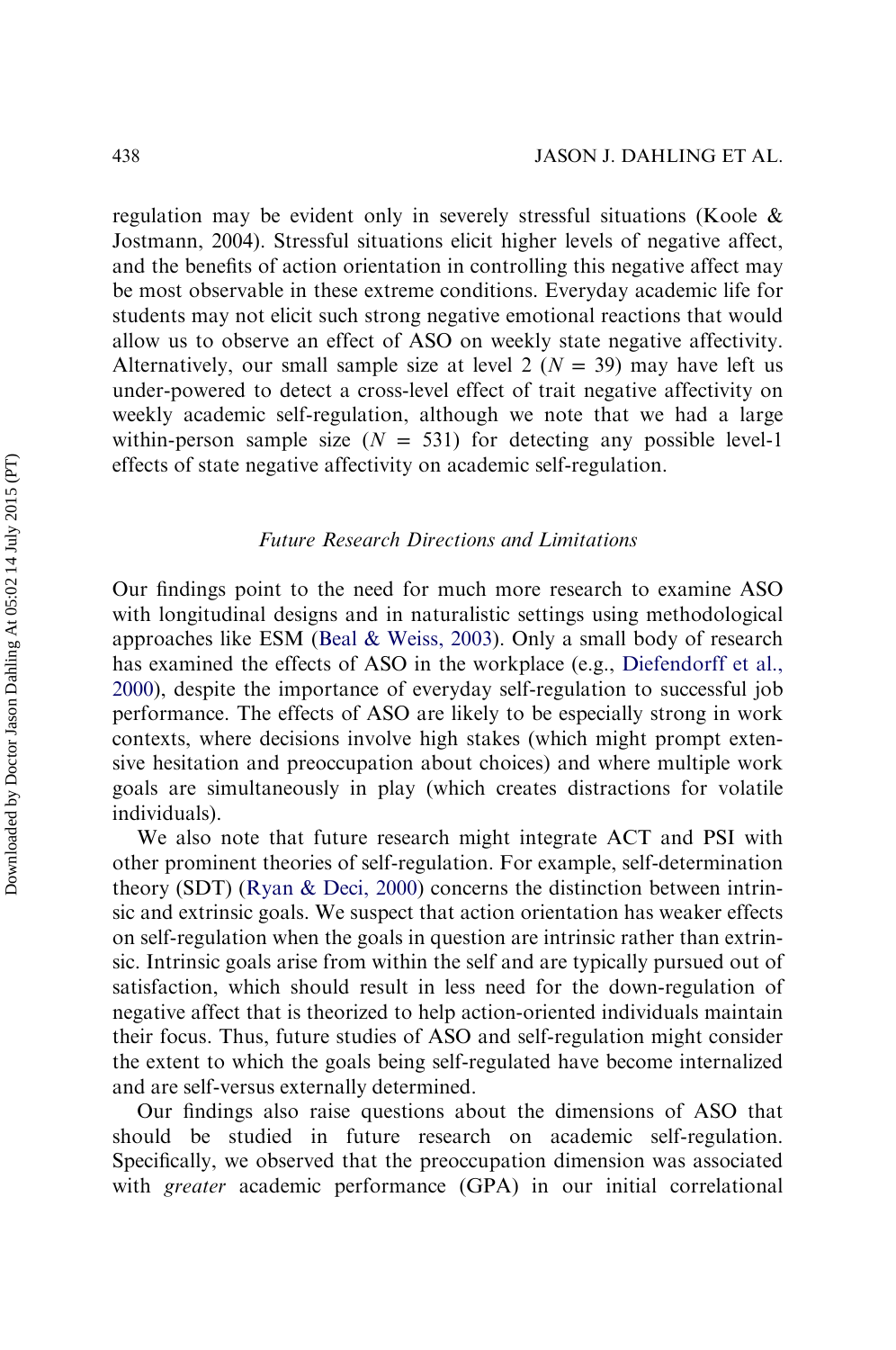analyses, which runs contrary to ACT theory. It may be the case that academic performance is enhanced by frequent rumination about academic obligations, although this same preoccupation may exert costs in the form of heightened stress and diminished well-being. Future research should attempt to replicate this finding and explore the implications of ASO for academic performance and adjustment in greater detail [\(Jaramillo &](#page-18-0) [Spector, 2004\)](#page-18-0).

Future research should also address some limitations that we must acknowledge in our design. First, we note that we studied self-regulation within a very narrow context (i.e., regulation of academic workload for a particular course), and our results might not generalize to other performance domains. Second, our between-person sample size is small, which yields low statistical power for detecting level-2 effects. Replication with larger sample sizes would consequently be beneficial. Third, our mean level of academic self-regulation was considerably high, likely because the study was conducted at a competitive institution with well-prepared, traditional college students. Replication among a more variable population of students might result in less restriction in this criterion and the observation of effects that were not significant in this study. Lastly, it is possible that student participants engaged in impression management despite our efforts to communicate that the course instructor would be blind to their responses. Students may have over-reported their academic self-regulation and under-reported their state negative affect out of concern about how they might be appraised by the instructor. In future replication, it might be beneficial to collect data from a class taught by an instructor who is entirely blind to the study and who will never have access to the data.

## CONCLUSION

Initiating and maintaining goal-focused self-regulation is challenging at times for virtually everyone. Research on ASO provides insight into the individual differences and within-person dynamics that result in greater ability to self-regulate in important performance domains, like school and work. The results of this study provide the first evidence that ASO has longitudinal benefits on academic self-regulation, providing important support for ACT. However, much more research is needed to test PSI theory and examine the possible role of affect as a mediator of this effect given our unsupported hypotheses in this study.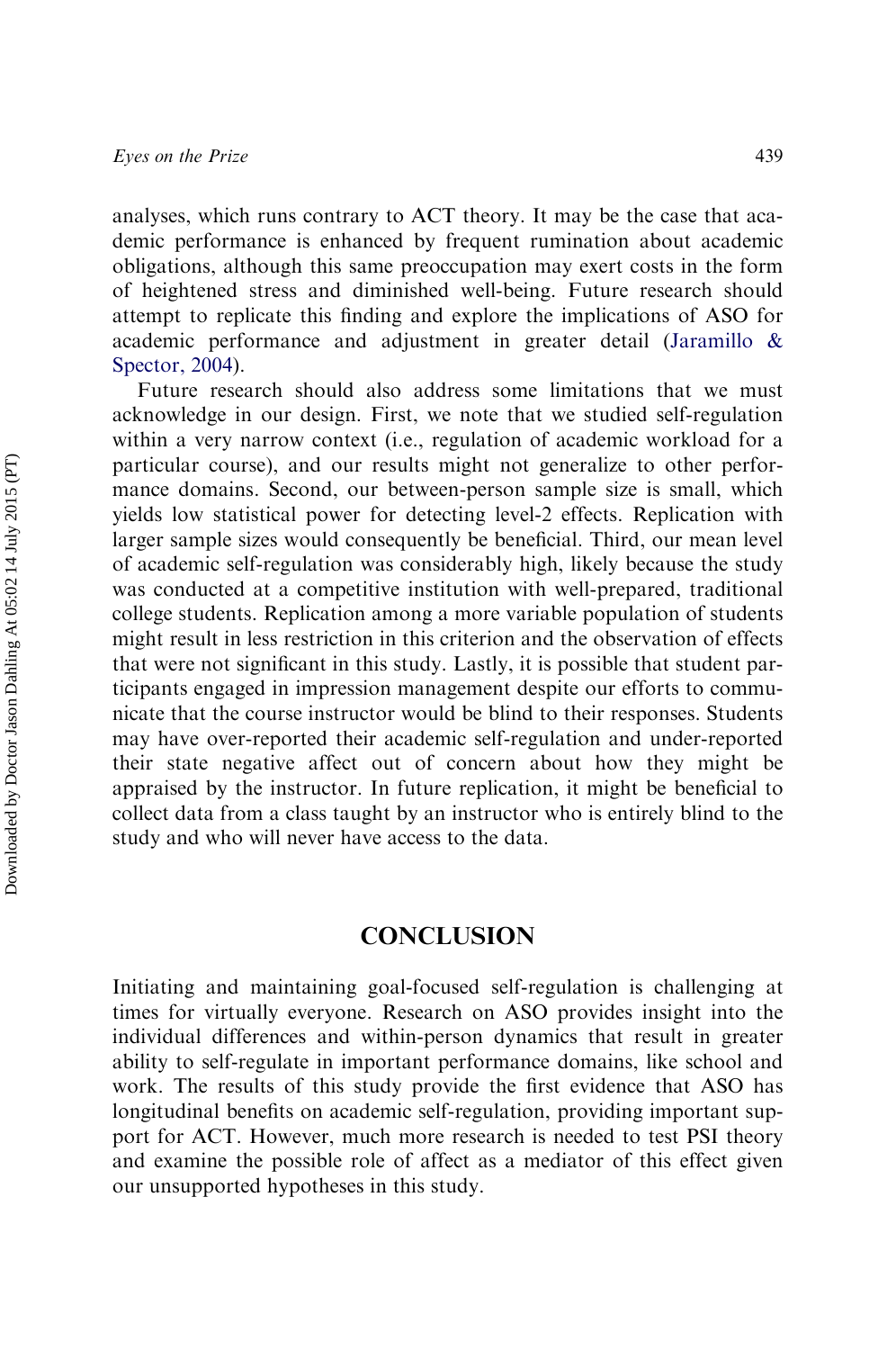# REFERENCES

- <span id="page-18-0"></span>Beal, D. J., & Weiss, H. M. (2003). Methods of ecological momentary assessment in organiza-tional research. [Organizational Research Methods](http://www.emeraldinsight.com/action/showLinks?crossref=10.1177%2F1094428103257361), 6, 440-464.
- Csikszentmihalyi, M., & Larson, R. E. (1987). Validity and reliability of the experience-sampling method. [The Journal of Nervous and Mental Disease](http://www.emeraldinsight.com/action/showLinks?crossref=10.1097%2F00005053-198709000-00004), 175, 529-536.
- Diefendorff, J. M. (2004). Examination of the roles of action-state orientation and goal orientation in the goal-setting and performance process. *[Human Performance](http://www.emeraldinsight.com/action/showLinks?crossref=10.1207%2Fs15327043hup1704_2)*,  $17$ ,  $375-395$ .
- Diefendorff, J. M., Hall, R. J., Lord, R. G., & Strean, M. L. (2000). Action-state orientation: Construct validity of a revised measure and its relationship to work-related variables. [Journal of Applied Psychology](http://www.emeraldinsight.com/action/showLinks?crossref=10.1037%2F0021-9010.85.2.250), 85, 250–263.
- Diefendorff, J. M., Richard, E. M., & Gosserand, R. H. (2006). Examinations of situational and attitudinal moderators of the hesitations and performance relation. *[Personnel](http://www.emeraldinsight.com/action/showLinks?crossref=10.1111%2Fj.1744-6570.2006.00040.x)*  $Psychology, 59, 365-393.$  $Psychology, 59, 365-393.$
- Enders, C., & Tofighi, D. (2007). Centering predictor variables in cross-sectional multilevel models: A new look at an old issue. *[Psychological Methods](http://www.emeraldinsight.com/action/showLinks?crossref=10.1037%2F1082-989X.12.2.121)*, 12, 121-138.
- James, W. (1886 [2012]). The letters of William James. Lenox, MA: Hard Press Publishing. (Original work published 1886).
- Jaramillo, F., & Spector, P. E. (2004). The effect of action orientation on the academic perfor-mance of undergraduate marketing majors. [Journal of Marketing Education](http://www.emeraldinsight.com/action/showLinks?crossref=10.1177%2F0273475304268780), 26,  $250 - 260.$
- Jostmann, N. B., & Koole, S. L. (2007). On the regulation of cognitive control: Action orienta-tion moderates the impact of high demands in the Stroop interference tasks. [Journal of](http://www.emeraldinsight.com/action/showLinks?crossref=10.1037%2F0096-3445.136.4.593) [Experimental Psychology](http://www.emeraldinsight.com/action/showLinks?crossref=10.1037%2F0096-3445.136.4.593), 136, 593-609.
- Jostmann, N. B., & Koole, S. L. (2010). Dealing with high demands: The role of action versus state orientation. In R. H. Hoyle (Ed.), *[Handbook of personality and self-regulation](http://www.emeraldinsight.com/action/showLinks?crossref=10.1002%2F9781444318111.ch15)* (pp. 332-[352](http://www.emeraldinsight.com/action/showLinks?crossref=10.1002%2F9781444318111.ch15)). Malden, MA: Wiley-Blackwell.
- Koole, S. L., & Fockenberg, D. A. (2011). Implicit emotion regulation under demanding conditions: The moderating role of action versus state orientation. [Cognition and Emotion](http://www.emeraldinsight.com/action/showLinks?crossref=10.1080%2F02699931.2010.544891),  $25,440 - 452.$
- Koole, S. L., & Jostmann, N. B. (2004). Getting a grip on your feelings: Effects of action orientation and external demands on intuitive affect regulation. [Journal of Personality](http://www.emeraldinsight.com/action/showLinks?crossref=10.1037%2F0022-3514.87.6.974) [and Social Psychology](http://www.emeraldinsight.com/action/showLinks?crossref=10.1037%2F0022-3514.87.6.974), 87, 974-990.
- Koole, S. L., & Kuhl, J. (2007). Dealing with unwanted feelings: The role of affect regulation in volitional action control. In J. Shah & W. Gardner (Eds.), Handbook of motivation science (pp. 295-307). New York, NY: Guilford Press.
- Koole, S. L., Kuhl, J., Jostmann, N. B., & Vohs, K. D. (2005). On the hidden benefits of state orientation: Can people prosper without efficient affect-regulation skills? In A. Tesser, J. V. Wood, & D. A. Stapel (Eds.), On the building, defending, and regulating the self: A psychological perspective (pp. 217-243). Hove, NY: Psychology Press.
- Krazen, M., Kaschel, R., & Kuhl, J. (2008). Individual differences in intention initiation under demanding conditions: Interactive effects of state vs. action orientation and enactment difficulty. [Journal of Research in Personality](http://www.emeraldinsight.com/action/showLinks?crossref=10.1016%2Fj.jrp.2007.09.005), 42, 693-715.
- Kuhl, J. (1984). Volitional aspects of achievement motivation and learned helplessness: Toward a comprehensive theory of action control. In B. A. Maher & W. B. Maher (Eds.), *Progress in experimental personality research* (pp.  $101-171$ ). Orlando, FL: Academic Press.